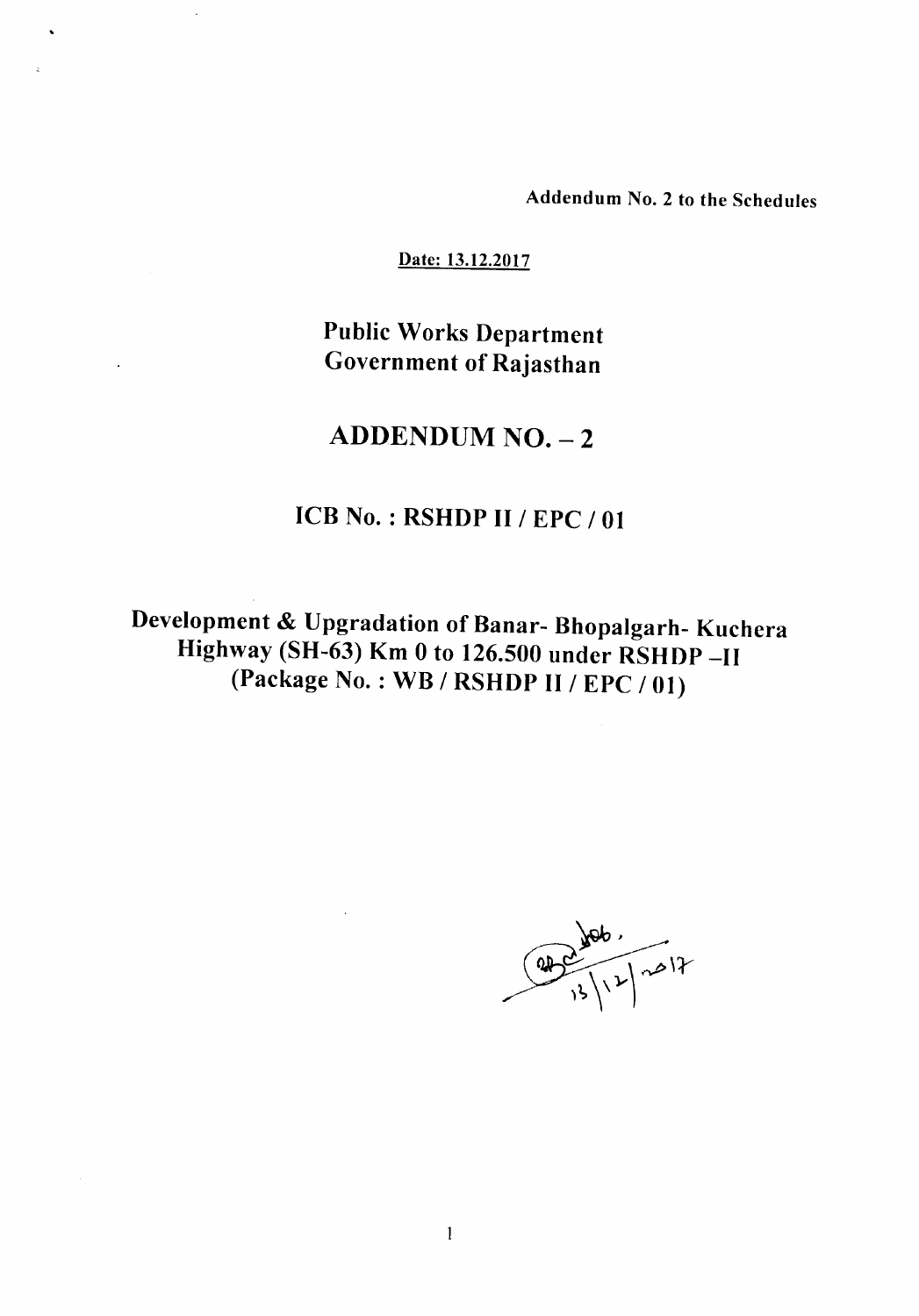### Addendum No.2 to the **Schedules**

The following is the modification to the Schedules for Development & Upgradation of Banar- Bhopalgarh- Kuchera Highway (SH-63) Km <sup>0</sup> to 126.500 under RSHDP -II on EPC Mode (Package No.: WB / RSHDP II / EPC / 01). The deletions from the earlier text are indicated as strikethroughs and additions are bold  $\&$  underlined.

## SCHEDULE - A

#### Annexure-I *(Schedule-A)*

#### 3 Carriageway

The existing carriageway of the Project Highway is Single Lane/Two Lane. The type of the existing pavement is flexible. The width of bituminous paved surface (carriageway with/without pave shoulder) is given below.

| <b>Sl. No.</b> | <b>Existing Chainage (km)</b> |                | Width of Carriageway                     |  |
|----------------|-------------------------------|----------------|------------------------------------------|--|
|                | From                          | T <sub>o</sub> | with/without Paved Shoulder<br>Width (m) |  |
| $\mathbf{1}$   | $0+000$                       | $0+100$        | 7.0                                      |  |
| $\overline{2}$ | $0+100$                       | $12+000$       | 7.0                                      |  |
| 3              | $12+000$                      | $13+000$       | 5.0                                      |  |
| $\overline{4}$ | $13+000$                      | $44+000$       | 7.0                                      |  |
| 5              | $44 + 000$                    | $48 + 000$     | 6.9                                      |  |
| 6              | $48 + 000$                    | $58 + 000$     | 7.0                                      |  |
| $\overline{7}$ | $58 + 000$                    | $59 + 000$     | 7.00                                     |  |
| 8              | $59 + 000$                    | $60+000$       | 8.50                                     |  |
| 9              | $60+000$                      | $61+000$       | 10.20                                    |  |
| 10             | $61+000$                      | $72+000$       | 7.00                                     |  |
| 11             | $72+000$                      | $78 + 000$     | 3.70                                     |  |
| 12             | $78 + 000$                    | 79+000         | $5.00$ 3.70                              |  |
| 13             | $79 + 000$                    | $80 + 000$     | $5.00$ 3.70                              |  |
| 14             | $80 + 000$                    | $80 + 400$     | 3.80                                     |  |
| 15             | $80 + 400$                    | $80 + 600$     | $+0.00$ 3.70                             |  |
| 16             | $80 + 600$                    | $92 + 600$     | 3.05                                     |  |
| 17             | $92 + 600$                    | $93 + 400$     | $7.50$ 3.70                              |  |

 $\frac{1}{13}$   $\frac{1}{x}$   $\frac{1}{x}$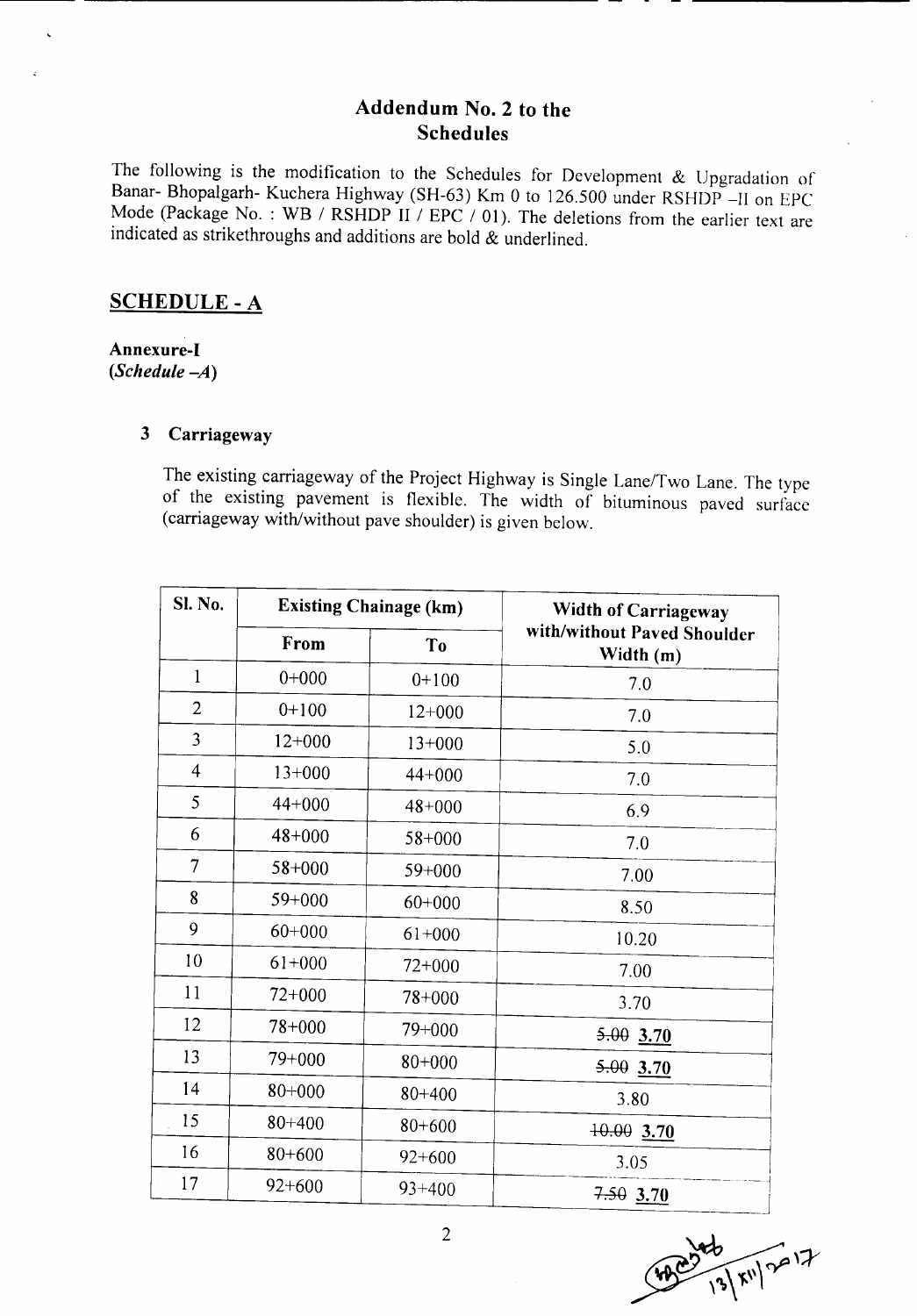| Sl. No. | <b>Existing Chainage (km)</b> |                | Width of Carriageway                     |  |
|---------|-------------------------------|----------------|------------------------------------------|--|
|         | From                          | T <sub>0</sub> | with/without Paved Shoulder<br>Width (m) |  |
| 18      | $93+400$                      | $95+000$       | 3.50                                     |  |
| 19      | $95+000$                      | $97+000$       | 7.00<br>3.70                             |  |
| 20      | 97+000                        | $98 + 000$     | $7.00$ 3.70                              |  |
| 21      | $98 + 000$                    | $99+000$       | $7.00$ 3.70                              |  |
| 22      | $99+000$                      | $105+000$      | 3.50                                     |  |
| 23      | $105+000$                     | $107+000$      | 3.70                                     |  |
| 24      | $107+000$                     | $114+000$      | 3.50                                     |  |
| 25      | $114+000$                     | $115+000$      | $7.00$ 3.70                              |  |
| 26      | $115+000$                     | $128+000$      | 3.50                                     |  |
| 27      | $128 + 000$                   | $129 + 400$    | 5.00                                     |  |

#### SCHEDULE-B

*(See Clause 2.*

### DEVELOPMENT OF THE PROJECT HIGHWAY

#### 2 Work

Upgrading shall include widening to 4 lane in the stretch from km Q to km IQ.2QQ and 2-lane with Granular Shoulders in the remaining stretch, widening rehabilitation/reconstruction of existing pavement, footpath and covered drain in the built-up areas, new construction/reconstruction/widening/rehabilitation of bridges and culverts, installation of traffic control and safety devices, etc. as described in Annex-I of this Schedule-B and in Schedule-C.

Annex - I

#### *(Schedule-B)*

### 1.2 Width of the carriageway

The project highway shall be widened to 2-lane with Granular Shoulders / 4-lane / 2- Lane with Paved Shoulders in the following stretches as shown in the Typical Crosssections enclosed at Appendix B-1 to Schedule B.. The width of each lane shall be 3.5 m and paved shoulder shall be of width 1.5m. A kerb shyness of 250 mm shall be provided at all kerb locations.

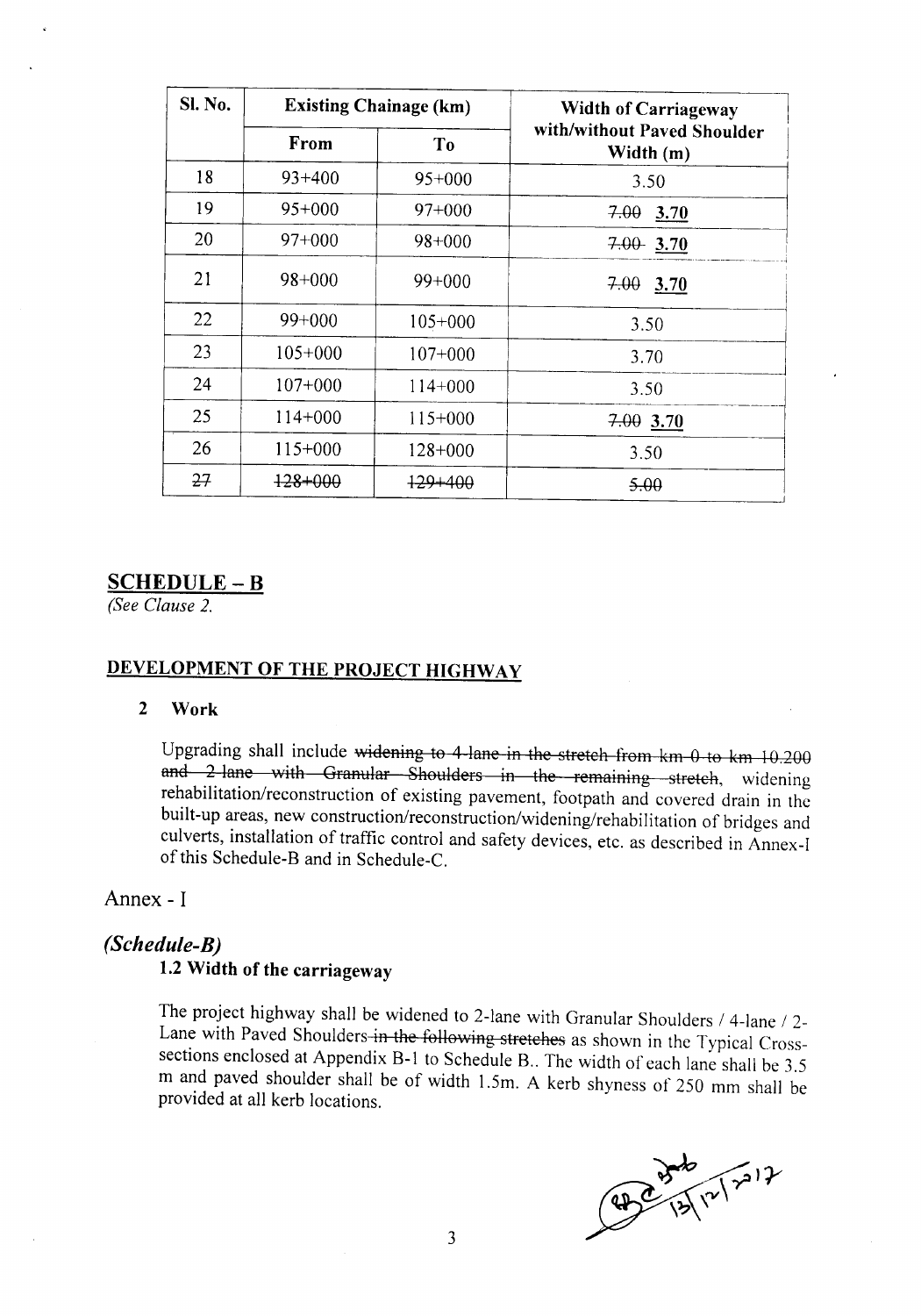|                                 | <del>บารูกว L</del> | Design Chainage (km) |                   | <del>'IS</del> |  |
|---------------------------------|---------------------|----------------------|-------------------|----------------|--|
| Lane Configuration              | <del>(ury)</del>    | $\theta$             | <del>ш014</del>   |                |  |
| <b>Lane Divided Carriageway</b> | 007.01              | <del>007'01</del>    | 000.0             |                |  |
| 2 Lane with Granular Shoulders  | <del>θθε 9Η</del>   | 00 <del>5'971</del>  | <del>007'01</del> | ₹              |  |

## $\mathbf{I}\text{-}\mathbf{B}$ xibnəqd $\mathbf{A}$

# Typical Cross section Schedule

|                    | $\Gamma$ cu $\beta$ tu)         | Design Chainage (km)  |                                           |
|--------------------|---------------------------------|-----------------------|-------------------------------------------|
| $J\Delta b$        |                                 | 0 <sub>L</sub>        | Hrom                                      |
| $9-SJL$            | 001.0                           | 001.0                 | 000.0                                     |
| $t$ -SOL           | 001.1                           | 1.200                 | 001.0                                     |
| IC2-10             | 050.5                           | 052.4                 | 00Z.I                                     |
| $3-S$              | 081.0                           | $0$ $E$ $\tau$ $\tau$ | 052.4                                     |
| $LC2-10$           | 000.1                           | 0555                  | $0$ <i>E</i> $\flat$ $\flat$              |
| $3-S.2$            | 029.1                           | 0S0.7                 | $0$ <i>E</i> $\tau$ <sup>-</sup> <i>S</i> |
| $LC2$ -10          | 1.200                           | 052.8                 | 0S0.7                                     |
| $SC2-8$            | 005.0                           | 0SL'8                 | 057.8                                     |
| $UC2$ -10          | 05t.I                           | 10.200                | 0SL'8                                     |
| LC <sub>8</sub> -3 | S95L                            | S9LL1                 | 10.200                                    |
| $S-SJL$            | SOS.1                           | 0 <i>L</i> 761        | $S9L^2LI$                                 |
| LC2-3              | <b>OEL</b> I                    | 000.12                | 0 <i>L</i> $761$                          |
| LC <sub>2</sub> -1 | 08tL                            | 08+87                 | 000.12                                    |
| $LC2$ -S           | 01710                           | 069'87                | 087.87                                    |
| <b>ICS-1</b>       | 097 <sup>.</sup> 7              | 30.950                | 069'87                                    |
| LC2-3              | $0LZ$ <sup><math>I</math></sup> | 32.220                | 30.950                                    |
| LC2-5              | 051.0                           | 32.370                | 32.220                                    |
| LCS-3              | 019'0                           | 32.980                | 32.370                                    |
| $S-SOL$            | $0L\dot{v}$ o                   | 055.55                | 32.980                                    |
| LC <sub>8</sub> -1 | 0170                            | 099.EE                | 33.450                                    |
| SCS                | $0tZ$ . $0$                     | 006'EE                | 099.EE                                    |

 $x150 |x12|$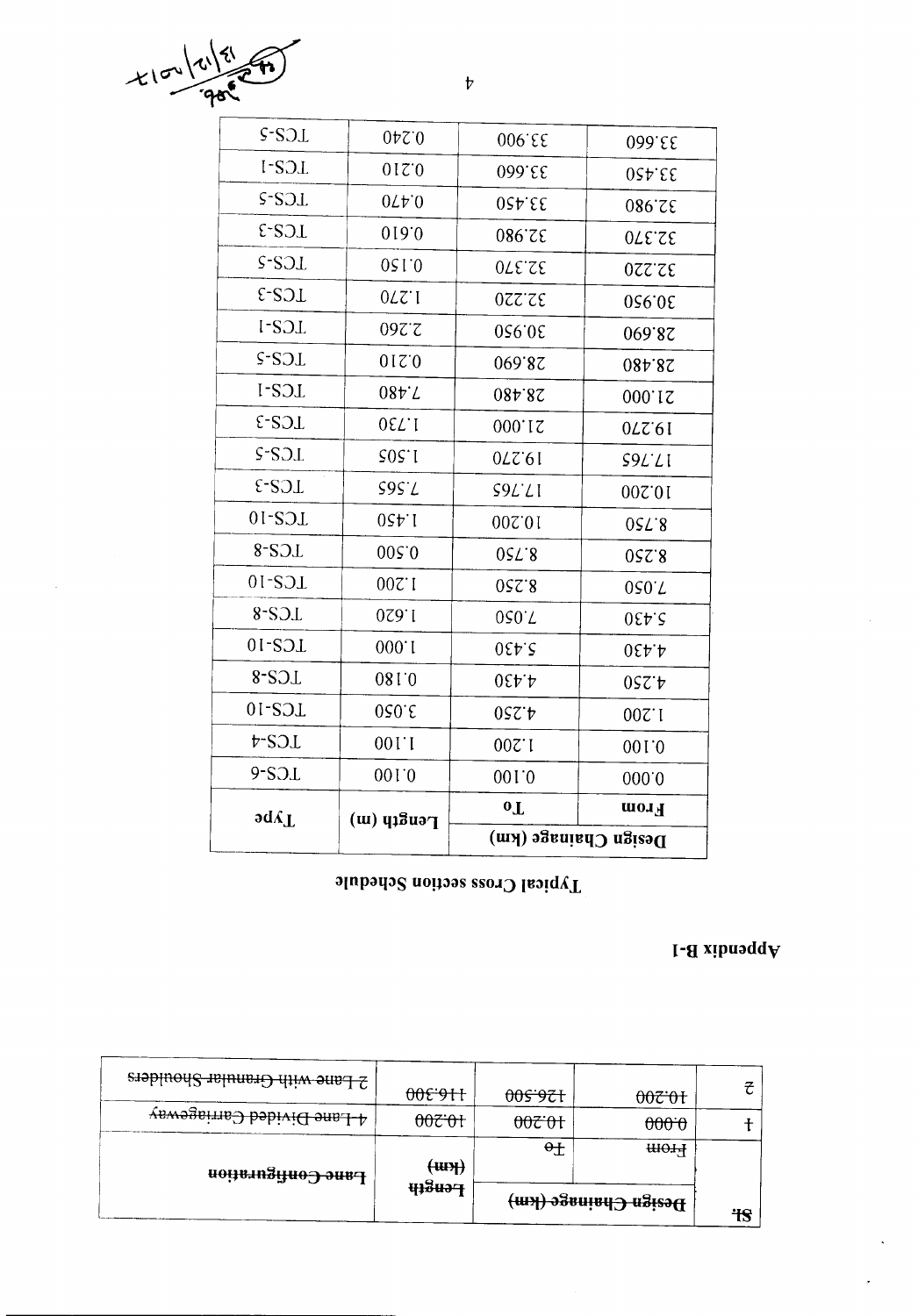| ≮                                       |                              | 5                    |                   |
|-----------------------------------------|------------------------------|----------------------|-------------------|
| LC2-3                                   | $SLL$ <sup>0</sup>           | 608.98               | 460.034           |
| LC2-5                                   | 009.0                        | 46.034               | <b>PEP'S8</b>     |
| LC2-3                                   | 008.4                        | 45.434               | 46.634            |
| 6-S <sub>OL</sub>                       | 00Z.0                        | 46.634               | 43434             |
| LC2-3                                   | 00 <sub>0</sub>              | 43434                | 460.08            |
| 6-S <sub>O</sub> L                      | 000.1                        | 460.084              | <b>450.674</b>    |
| LCS-3                                   | 052.0                        | <b>450.674</b>       | <b>787.87</b>     |
| SC <sub>5</sub>                         | 00Z.0                        | <b>787.87</b>        | <b>785.87</b>     |
| L-SOL                                   | $\overline{6900}$ $082 +$  - | <b>785.87</b>        | 006LL +089L       |
| FSOI 5-801                              | $00 \times 1.90$             | 006'LL +08:9L        | $005.97$ $+60.97$ |
| LCS-3                                   | $99bT 009 +$                 | 005'9L +E9'9L        | <b>75.034</b>     |
| $E-SJL$ $z-SJL$                         | 000 <sub>c</sub>             | <b>450.034</b>       | 45.034            |
| LCS-3                                   | 000.1                        | <b>PEO'EL</b>        | <b>450.034</b>    |
| $E-SJL$ + $SJL$                         | 000.1                        | <b>450.ST</b>        | <b>450.IT</b>     |
| LC2-3                                   | 000.6                        | <b>450.IT</b>        | 0.59              |
| LC2-1                                   | 48.0                         | 42.034               | 007.19            |
| LCS-3                                   | 00L.1                        | 007.19               | 005'65            |
| $L-SJL$                                 | 002.0                        | 005.92               | 000.92            |
| $\overline{r}$ SOI $t$ -SO <sub>1</sub> | $0877 + 082 +$               | 000'65 005'65        | 0ZL'LS            |
| LC2-1                                   | 0 <sub>T</sub> 0.1           | OZL'LS               | 059.95            |
| L-S <sub>OL</sub>                       | 016.0                        | 059.95               | 96.340            |
| LC2-1                                   | 0.340                        | 96.340               | 000.95            |
| TCS-3                                   | 006.11                       | 000.02               | 001.44            |
| L-SOL                                   | 056.0                        | 001.44               | 43.150            |
| LCS-3                                   | 1.150                        | 43.150               | 000.54            |
| LC2-1                                   | $00 \text{A}$ . I            | 000.54               | 009.04            |
| L-SOL                                   | $00 \text{A} 0$              | 009.04               | 002.04            |
| LCS-1                                   | 05 I I                       | 002.04               | 39.050            |
| L-S <sub>3</sub> L                      | 0.330                        | 39.050               | 0ST.8E            |
| LC <sub>2</sub> -1                      | 076.1                        | <b>OZL'8E</b>        | 020.TE            |
| L-SOL                                   | 1.390                        | 050.TE               | 099'SE            |
| LC <sub>8</sub> -1                      | 09L.1                        | 099.25               | 33.900            |
| $J\lambda$ be                           | $T$ cu $\delta$ tu) (w       | 0 <sub>L</sub>       | Hrom              |
|                                         |                              | Design Chainage (km) |                   |

 $t \sim \frac{|z|}{360}$